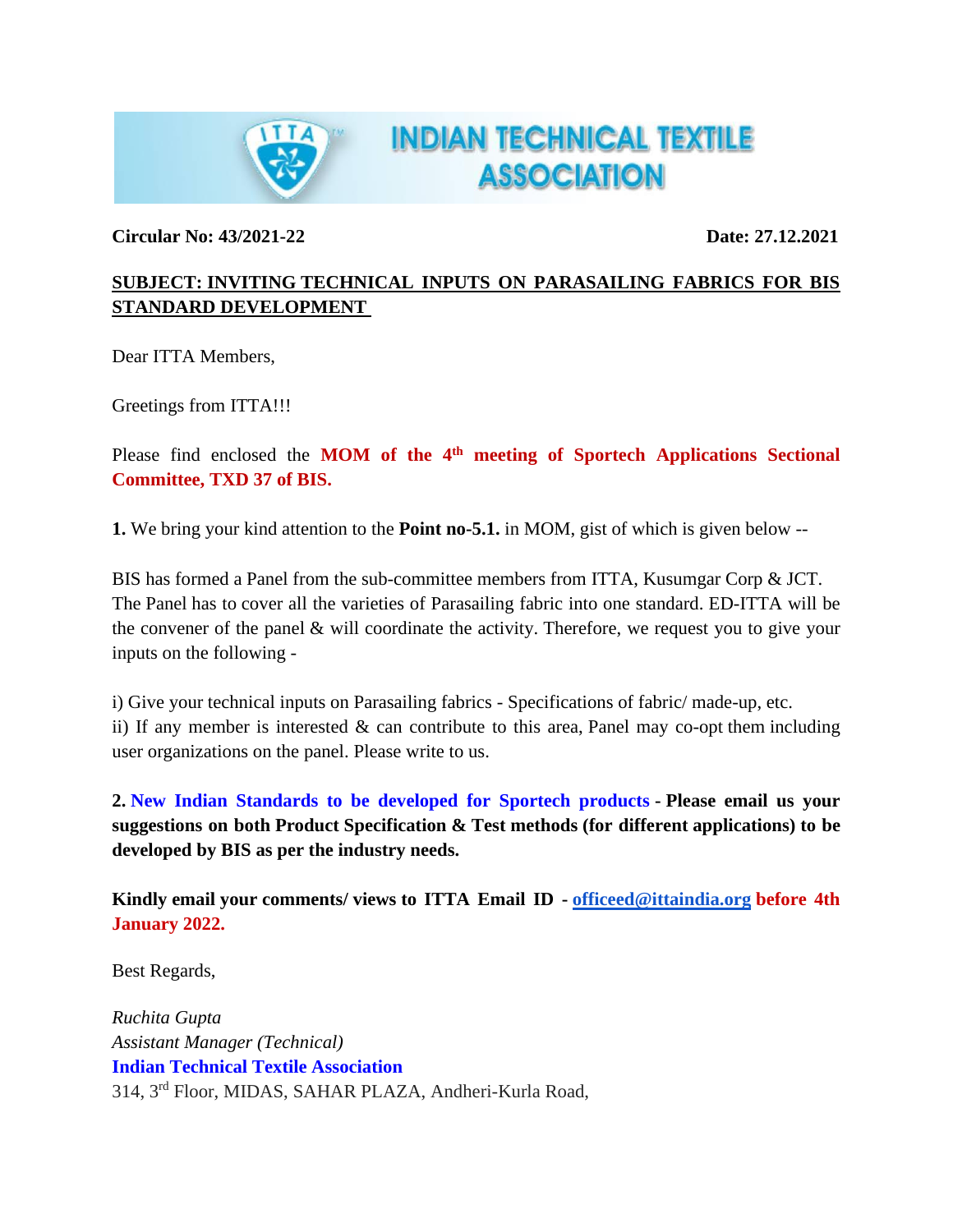J.B. Nagar, Andheri-East, Mumbai - 400059. Tel: +91 22 49635711; Mob: (O) +91 9769464616 Email: [officeed@ittaindia.org;](mailto:officeed@ittaindia.org) Website: [www.ittaindia.org](http://www.ittaindia.org/)

---------- Forwarded message --------- From: Textiles BIS [<txd@bis.gov.in>](mailto:txd@bis.gov.in) Date: Fri, Dec 24, 2021 at 5:42 PM Subject: Minutes for 4th Meeting of Technical Textiles for Sportech Applications Sectional Committee, TXD 37 To:

**भारतीय मानक ब्यूरो BUREAU OF INDIAN STANDARDS उपभोक्ता मामले, खाद्य एवंसाववजननक नवतरण मंत्रालय, भारत सरकार Ministry of Consumer Affairs, Food & Public Distribution, Govt. of India** मानक भवन, 9 बहादुर शाह ज़फर मार्ग, नई ददल्ली – 110 002 Manak Bhavan, 9 Bahadur Shah Zafar Marg, New Delhi – 110002 दू रभाष 23231282 **ईमेल**: [txd@bis.gov.in](mailto:txd@bis.gov.in) 

**Phones** 23230131 **email**: [textiles.bis@gmail.com](mailto:textiles.bis@gmail.com)  23233375 23239402

# **कायववृत्त**

खेलकूद (स्पोर्टटेक) अनुप्रयोगो के लिये तकनीकी वस्त्रादि विषय समिति, टी एक्स डी 37 की चौथी बैठक

# **टी एक्स डी 37 के अध्यक्ष एवंसभी सदस्य**

महोदय,

खेलकूद (स्पोर्टटेक) अनुप्रयोगो के लिये तकनीकी वस्त्रादि विषय समिति, टी एक्स डी 37 की चौथी बैठक का कार्यवृत्त संलग्न है जो कि विषय समिति के अध्यक्ष द्वारा विधिवत अनुमोदित है।

सम्मदतयााँभेजनेकी अंदतम दतदथ – **31-12-2021**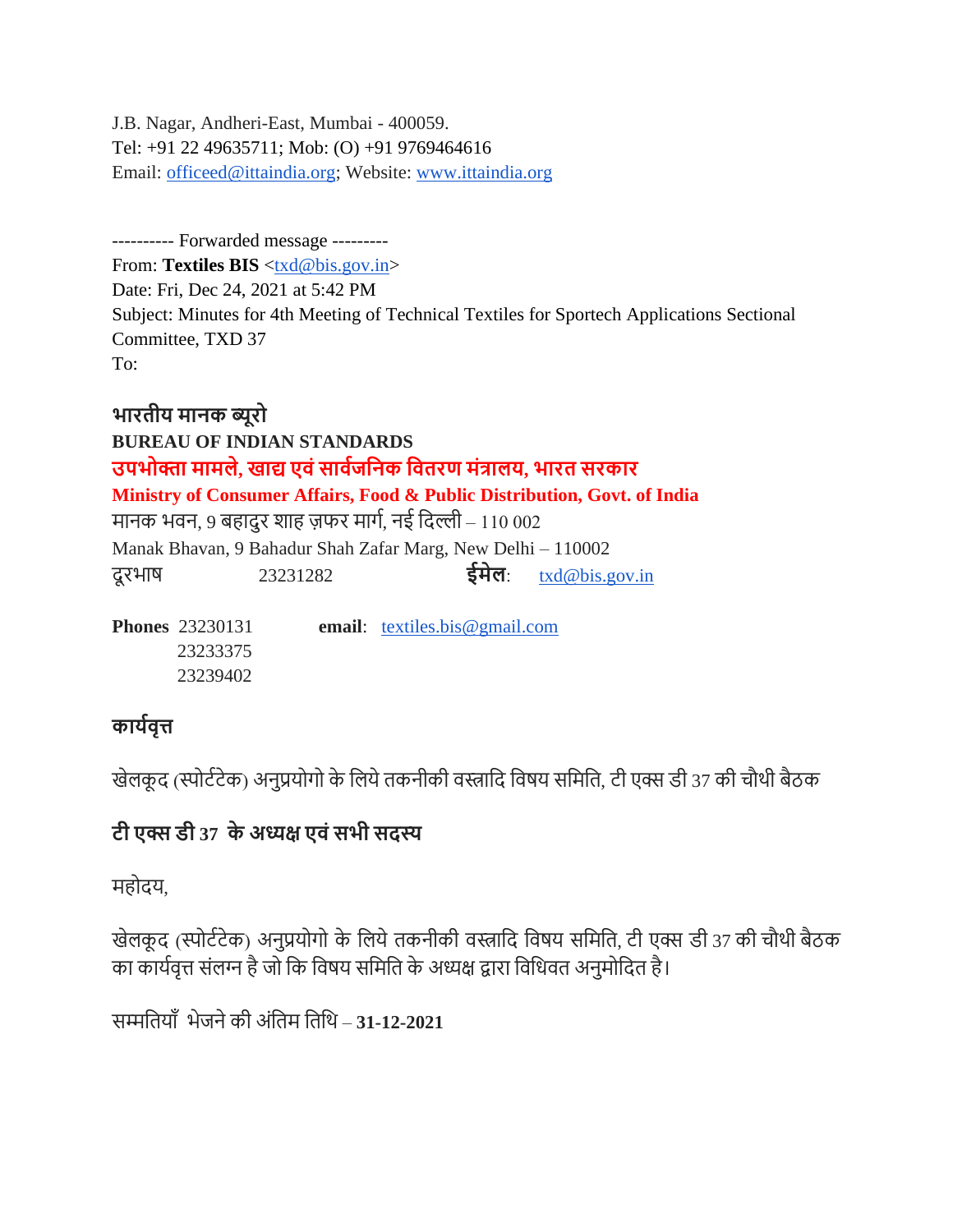अभिलेखन की परिशुद्धता तक सीमित सम्मतियाँ, यदि कोई हो तो अधोहस्ताक्षरी को वरीयत: सम्मतियाँ भेजने की अंतिम तिथि तक भेज दे। इस तिथि तक यदि कोई ऊत्तर प्राप्त नहीं होता है तो, हमें यथाअभिलेखित कार्यवृत्त का अनुमोदन मान लेने की अनुमति दी जाय।

धन्यवाद । **संलग्न : उपरनलखखत**

भवदीय, (मयूर कटियार) वैज्ञादनक **बी**

**MINUTES** 

**Technical Textiles for Sportech Applications Sectional Committee, TXD 37**

**Chairperson and All Members of TXD 37**

Dear Sir(s),

Please find enclosed the Minutes of the 4<sup>th</sup> Meeting of **Technical Textiles for Sportech Applications Sectional Committee, TXD 37,** duly approved by the Chairperson, Sectional Committee.

Last date for comments: **31 December 2021**.

Comments if any, confined to the accuracy of recording, may please be mailed to the undersigned preferably by the last date for comments. If no reply is received by this date, we may be permitted to presume your approval of the minutes as recorded.

Thanking you,

**Encl:** As above

Yours faithfully, (Mayur Katiyar) Scientist B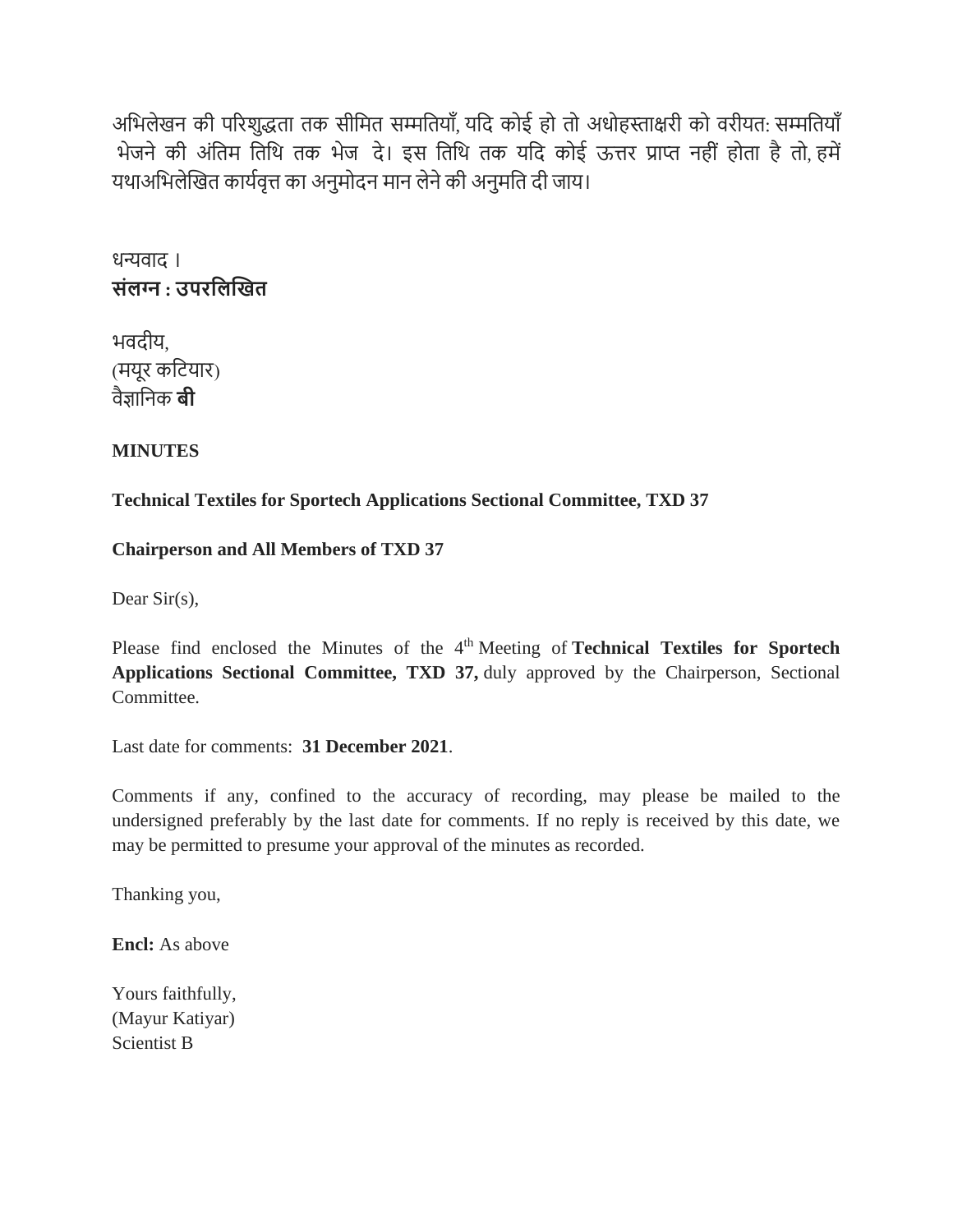#### **BUREAU OF INDIAN STANDARDS**

## *Draft* **MINUTES**

#### **Technical Textiles for Sportech Applications Sectional Committee, 4 th Meeting TXD 37**

| <b>Date</b>                   | Time   | Venue                |
|-------------------------------|--------|----------------------|
| 14 December 2021<br>(Tuesday) | 1500 h | Through CISCO Web Ex |

#### **ATTENDEES:**

|                 | 1. Dr (Smt) Mrinal Choudhari   | <b>Wool Research Association, Thane</b>               |
|-----------------|--------------------------------|-------------------------------------------------------|
|                 | ( <i>Chairperson</i> )         |                                                       |
| 2.              | Shri A Prasad                  | Archroma India Pvt. Ltd., Thane                       |
| 3.              | Shri Amol Thite                | BTRA, Mumbai                                          |
|                 | 4. Smt Sumi Sebastian          | CCRI, Kerela                                          |
|                 | 5. Dr Vijay Ramakrishnan       | Garware Technical Fibres Limited, Pune                |
|                 | 6. Dr T Senthilkumar           | <b>ICAR-</b> Central Institute for Research on Cotton |
|                 |                                | Technology, Mumbai                                    |
| 7.              | Dr A Arputharaj                | $-do-$                                                |
| 8.              | Shri Palash Paul               | Indian Jute Industries' Research Association, Kolkata |
| 9.              | Dr. Anup Rakshit               | ITTA, Mumbai                                          |
| 10.             | Shri Khushwinder Dhillon       | <b>JCT</b> Pvt. Ltd, Phagwara                         |
| 11 <sup>2</sup> | Dr M K Talukdar                | Kusumgar Corporates Pvt Ltd, Mumbai                   |
| 12.             | Shri Ravi Singh                | SASMIRA, Mumbai                                       |
| 13.             | Dr Karthikeyan K               | SGS, Chennai                                          |
| 14.             | Shri R. Chandran               | Textile Committee EPQA Division, Mumbai               |
| 15.             | Shri Devvert Ruhela            | WRA, Thane                                            |
|                 | 16. Dr. Suranjana Gangopadhyay | VJTI, Mumbai                                          |
|                 |                                |                                                       |

#### **BIS DIRECTORATE GENERAL:**

| 17. Shri J.K. Gupta      | Scientist E & Head, Textiles         |
|--------------------------|--------------------------------------|
| 18. Shri Mayur Katiyar   | Scientist B & Member Secretary       |
| 19. Shri Sourabh Awasthi | <b>Young Professional (Textiles)</b> |

#### **Item 0 WELCOME & INTRODUCTORY REMARKS**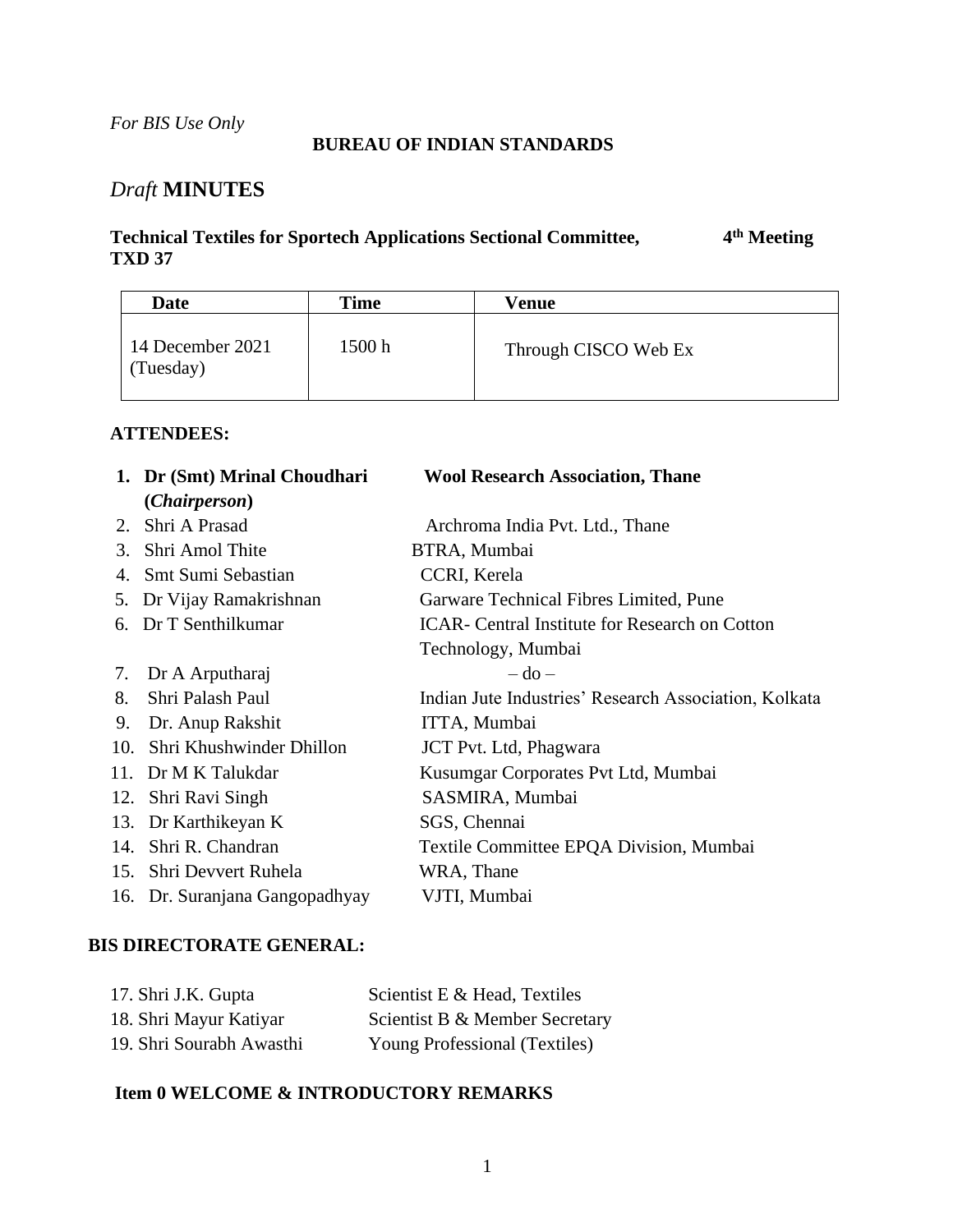- **0.1** Shri J K Gupta, Head (Textiles) welcomed the Chairperson and all other members and urged for the active participation and to provide precise inputs on the agenda items. He also requested the members to extensively use standardization portal for effective and time bound communication.
- **0.2** Dr (Smt) Mrinal Choudhari, Chairperson, TXD 37 welcomed the members and invitees present in the meeting and thanked them for their contribution in the National Standardization effort in the area of Sportech.

#### **Item 1 CONFIRMATION OF THE MINUTES OF THE PREVIOUS MEETING**

1.1 In view of no comments received, the Committee CONFIRMED the minutes of the 3<sup>rd</sup> meeting of the Committee held on 16 April 2021 as circulated vide BISDG letter no. TXD 37/A 2.03 dated 16 April 2021.

#### **Item 2 SCOPE AND COMPOSITION OF TXD 37**

**2.1** The Committee reviewed the present scope and composition as given in Annex 1 of the agenda and decided as under:

**2.2.1** The Committee decided to co-opt the following organizations on the committee.

- a) JCT Pvt. Ltd. Phagwara will be represented by Shri Khuswinder Dhillon as principle member and Shri Arvinder Singh as alternate member.
- b) Western India Football Federation.
- c) Central Reserve Police Force.

#### **Item 3 ISSUES ARISING OUT OF PREVIOUS MEETING OF TXD 37**

**3.1** The Committee NOTED the summary of actions taken on the various decisions of the 3<sup>rd</sup> meeting as given in Annex 2 of the agenda and decided as under:

**For item 6.1 (a):** The committee requested the representative of Garware Technical Fibres Limited, Pune to provide technical inputs for Sports Strings and Sports Ropes.

For item 6.1 (b): Member secretary informed the committee that for laminated tents IS 12989: 2016 "Camping tents (third revision)" and IS 10321: Part 1 to 3: 1982 "Specification for 50-kg tent" are already available on the subject. The committee decided to circulate these standards to the committee member for their scrutiny and to decide whether a new standard on laminated tents is required or not.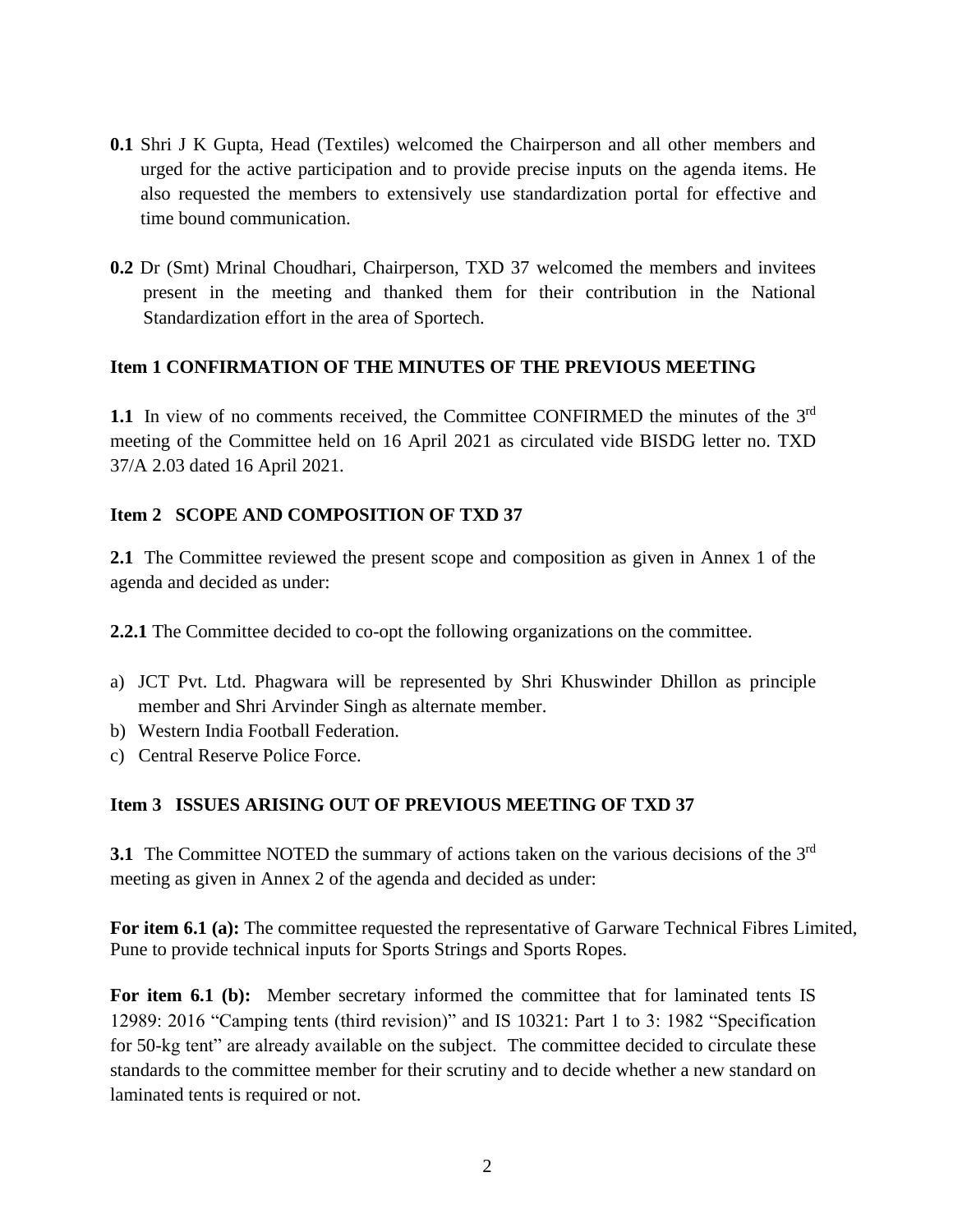#### **Item 4 DRAFT INDIAN STANDARDS FOR FINALIZATION**

**4.1** The committee scrutinized the following draft Indian Standards as given in **Annex 3** to the agenda along with the comments received on **DOC: TXD 37(16935) Textiles – Nylon fabrics for sleeping bags – Specification (***first revision* **of IS 8991:1978)** from M/s Kusumgar Corporates Ltd. as given in **Annex 4** to the agenda. After detailed deliberations, the committee decided as under:

### **i) DOC: TXD 37(16934) Textiles − Nylon fabrics for inflatable equipment – Specification (***first revision* **of IS 8430:1977)**

The committee decided that the above draft standard be held to have been finalized for publication as Indian standard after incorporating the following changes along with editorial changes, if any:

- a) To incorporate test method and requirement for puncture resistance in consultation with Dr. M K Talukdar and Chairperson TXD 37.
- b) To incorporate the requirement for water proofness at 50 cm water column height for 60 min appropriately in the finalized draft. The requirement for this test shall be 'No percolation of water through the fabric or wetting of the outer surface' and test method shall be IS 7016 (Part 7).

### **ii) DOC: TXD 37(16935) Textiles – Nylon fabrics for sleeping bags – Specification (***first revision* **of IS 8991:1978)**

The committee decided that the above draft standard be held to have been finalized for publication as Indian standard after incorporating the following changes along with editorial changes, if any:

- a) Scope of the standard shall be modified to cover the requirements for inner layer, outer layer and carry bag fabric.
- b) Clause 3.1, sentence  $1 -$  Substitute the following for the existing: "3.1 Continuous filament nylon yarn shall be used in the manufacture of the cloth."
- c) Clause 3.2, line 1 Substitute 'Plain with ripstop' for 'plain or ripstop'
- d) Table  $1 -$  Substitute the following tables for the existing:

#### **Table 1 Requirements of Nylon fabric for inner layer**

|     | Characteristics | Requirement | Method of Test, Ref to |
|-----|-----------------|-------------|------------------------|
| No. |                 |             |                        |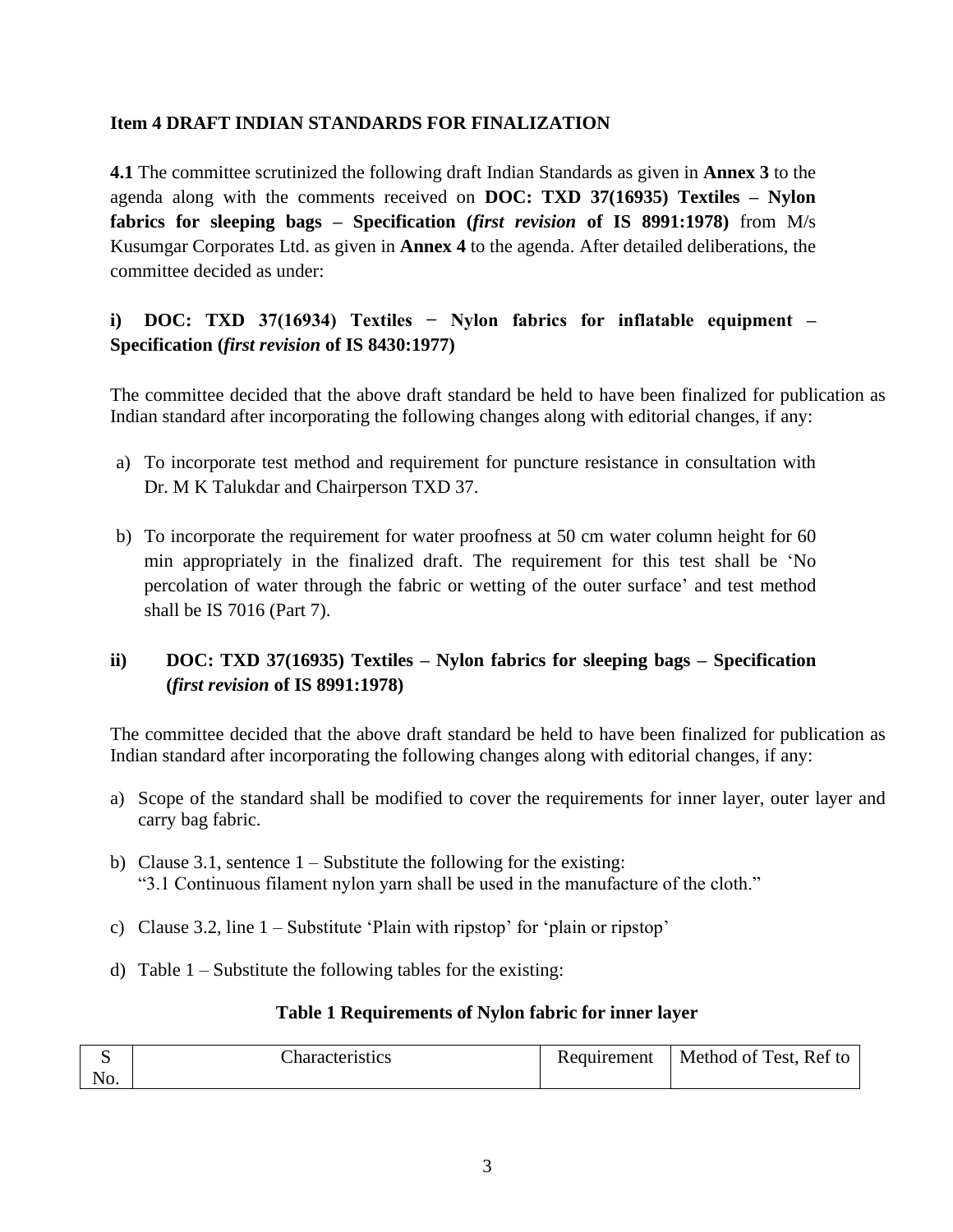| $\mathbf{i}$  | Mass in grams per square metre                              | $50+5$           | IS 1964               |
|---------------|-------------------------------------------------------------|------------------|-----------------------|
| $\mathbf{ii}$ | Tensile strength of the fabric, N, Min                      |                  | IS 1969 (Part 1)      |
|               | a) Warp                                                     | 700              |                       |
|               | b) Weft                                                     | 400              |                       |
| iii)          | Tear strength, N, Min                                       |                  | IS 7016 Part 3 Method |
|               | a) Warp                                                     | 80               | A1 (double tear)      |
|               | b) Weft                                                     | 70               |                       |
| iv)           | Elongation at break, percent, Min                           |                  | IS 1969 (Part 1)      |
|               | a) Warp                                                     | 40               |                       |
|               | b) Weft                                                     | 40               |                       |
| V)            | Colour fastness to light (dyed fabrics only), change        | 5 or better      | IS/ISO 105-B02        |
|               | in colour                                                   |                  |                       |
| vi)           | Colour fastness to washing: Test $C(3)$                     |                  | IS/ISO 105-C10        |
|               | 1) Change in colour                                         | 4 or better      |                       |
|               | Staining of adjacent fabric<br>2)                           | 4 or better      |                       |
| vii)          | Colour fastness to perspiration                             | 4 or better      | IS/ISO 105-E04        |
|               |                                                             |                  |                       |
| viii)         | Breathability (water vapour resistance), $m^2 \cdot Pa/W$ , | To be            | IS 17376              |
|               | Min                                                         | provided by      |                       |
|               |                                                             | <b>JCT</b> after |                       |
|               |                                                             | getting test     |                       |
|               |                                                             | results from     |                       |
|               |                                                             | <b>NITRA</b>     |                       |
| ix)           | Dimensional change due to relaxation, percent, Max          |                  | IS 2977               |
|               | a) Warp                                                     | $\overline{2}$   |                       |
|               | b) Weft                                                     | $\overline{2}$   |                       |

# **Table 2 Requirement of nylon fabric for outer layer**

| S             | Characteristics                               | Requirement | Method of Test, Ref |
|---------------|-----------------------------------------------|-------------|---------------------|
| No.           |                                               |             | to                  |
| $\mathbf{i}$  | Mass in grams per square metre                | $65+5$      | IS 1964             |
|               |                                               |             |                     |
| $\mathbf{ii}$ | Tensile strength of the fabric, N, Min        |             | IS 1969 (Part 1)    |
|               | a) Warp                                       | 800         |                     |
|               | b) Weft                                       | 500         |                     |
| iii)          | Tear strength, N, Min                         |             | IS 7016 Part 3      |
|               | a) Warp                                       | 100         | Method A1 (double)  |
|               | b) Weft                                       | 100         | tear)               |
| iv)           | Elongation at break, percent, Min             |             | IS 1969 (Part 1)    |
|               | a) Warp                                       | 30          |                     |
|               | b) Weft                                       | 30          |                     |
| V)            | Water Repellence- Spray Rating Test Min       | 80          | IS 390              |
|               |                                               |             |                     |
| vi)           | Colour fastness to light (dyed fabrics only), | 5 or better | IS/ISO 105-B02      |
|               | change in colour                              |             |                     |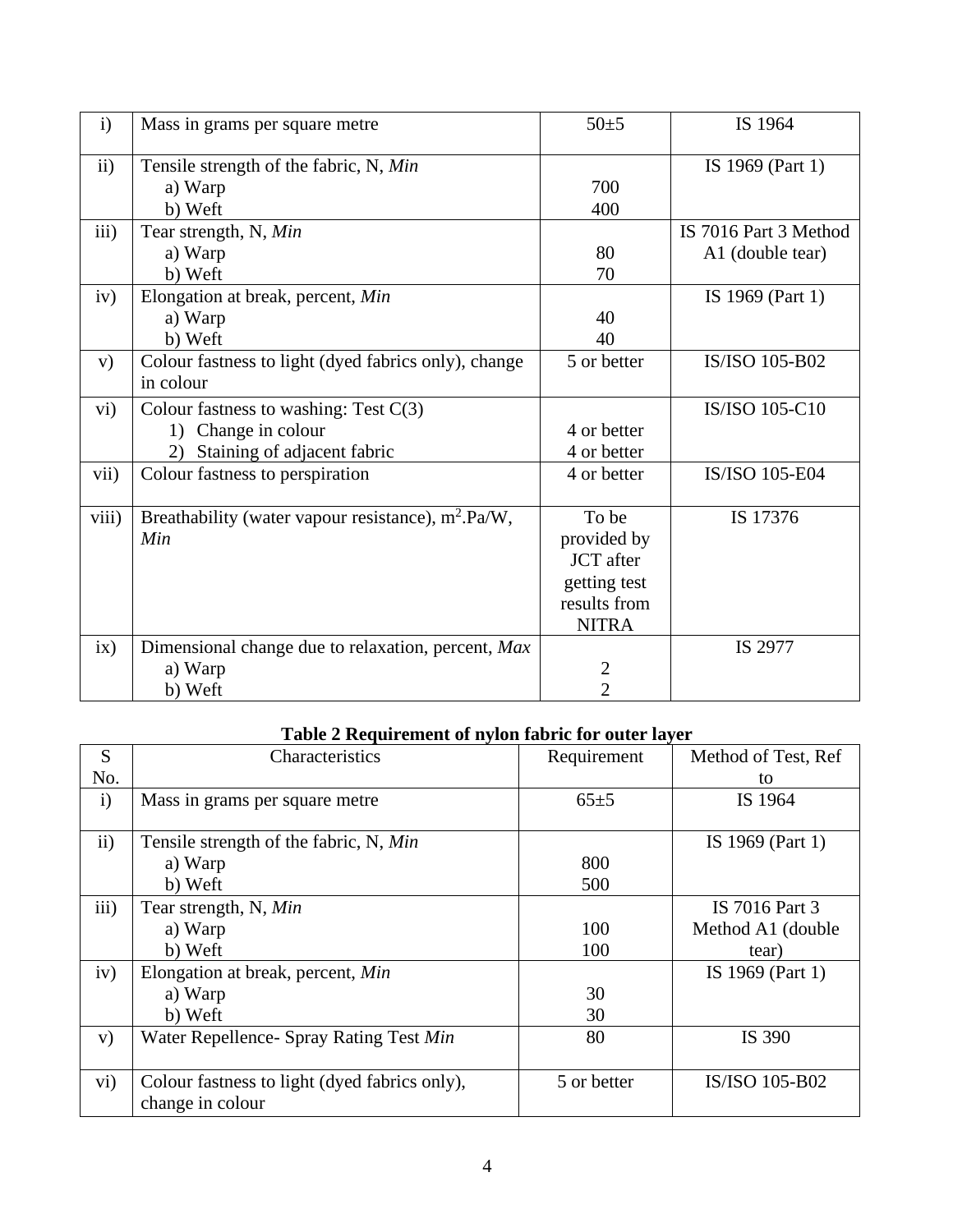| vii)  | Colour fastness to washing: Test $C(3)$  |                         | IS/ISO 105-C10             |
|-------|------------------------------------------|-------------------------|----------------------------|
|       | 1) Change in colour                      | 4 or better             |                            |
|       | 2) Staining of adjacent fabric           | 4 or better             |                            |
| viii) | Breathability (water vapour resistance), | To be provided by       | IS 17376                   |
|       | $m^2$ -Pa/W, Min                         | JCT after getting       |                            |
|       |                                          | test results from       |                            |
|       |                                          | <b>NITRA</b>            |                            |
| ix)   | Dimensional change, percent, Max         |                         | IS 2977                    |
|       | a) Warp                                  | $\overline{2}$          |                            |
|       | b) Weft                                  | $\overline{2}$          |                            |
| X)    | Abrasion resistance after 20000 cycles   | No thread               | IS 12673 (Parts $1 \& 2$ ) |
|       |                                          | breakage                |                            |
| xi)   | Nature of coating                        | Polyurethane            | Annex B of IS 16726        |
|       |                                          |                         |                            |
| xii)  | Separation of PU film                    | On<br>fraying           |                            |
|       |                                          | threads in warp         |                            |
|       |                                          | weft<br>and             |                            |
|       |                                          | directions up to 5      |                            |
|       |                                          | mm after cutting        |                            |
|       |                                          | fabric from<br>the      |                            |
|       |                                          | any portion, there      |                            |
|       |                                          | shall not be a          |                            |
|       |                                          | continuous<br><b>PU</b> |                            |
|       |                                          | film on the areas       |                            |
|       |                                          | from where the          |                            |
|       |                                          | threads have been       |                            |
|       |                                          | removed                 |                            |

## **Table 3 Requirements of nylon fabric for carry bag**

| S            | Characteristics                                                   | Requirement | Method of Test, Ref to |
|--------------|-------------------------------------------------------------------|-------------|------------------------|
| No.          |                                                                   |             |                        |
| $\mathbf{i}$ | Mass in grams per square metre                                    | $115 + 5$   | IS 1964                |
| ii)          | Tensile strength of the fabric, N, Min                            |             | IS 1969 (Part 1)       |
|              | a) Warp                                                           | 1200        |                        |
|              | b) Weft                                                           | 1050        |                        |
| iii)         | Tear strength, N, Min                                             |             | IS 7016 Part 3 Method  |
|              | a) Warp                                                           | 100         | A1 (double tear)       |
|              | b) Weft                                                           | 90          |                        |
| iv)          | Colour fastness to light (dyed fabrics only),<br>change in colour | 5 or better | IS/ISO 105-B02         |
| V)           | Colour fastness to washing: Test $C(3)$                           |             | IS/ISO 105-C10         |
|              | a) Change in colour                                               | 4 or better |                        |
|              | Staining of adjacent fabric<br>b)                                 | 4 or better |                        |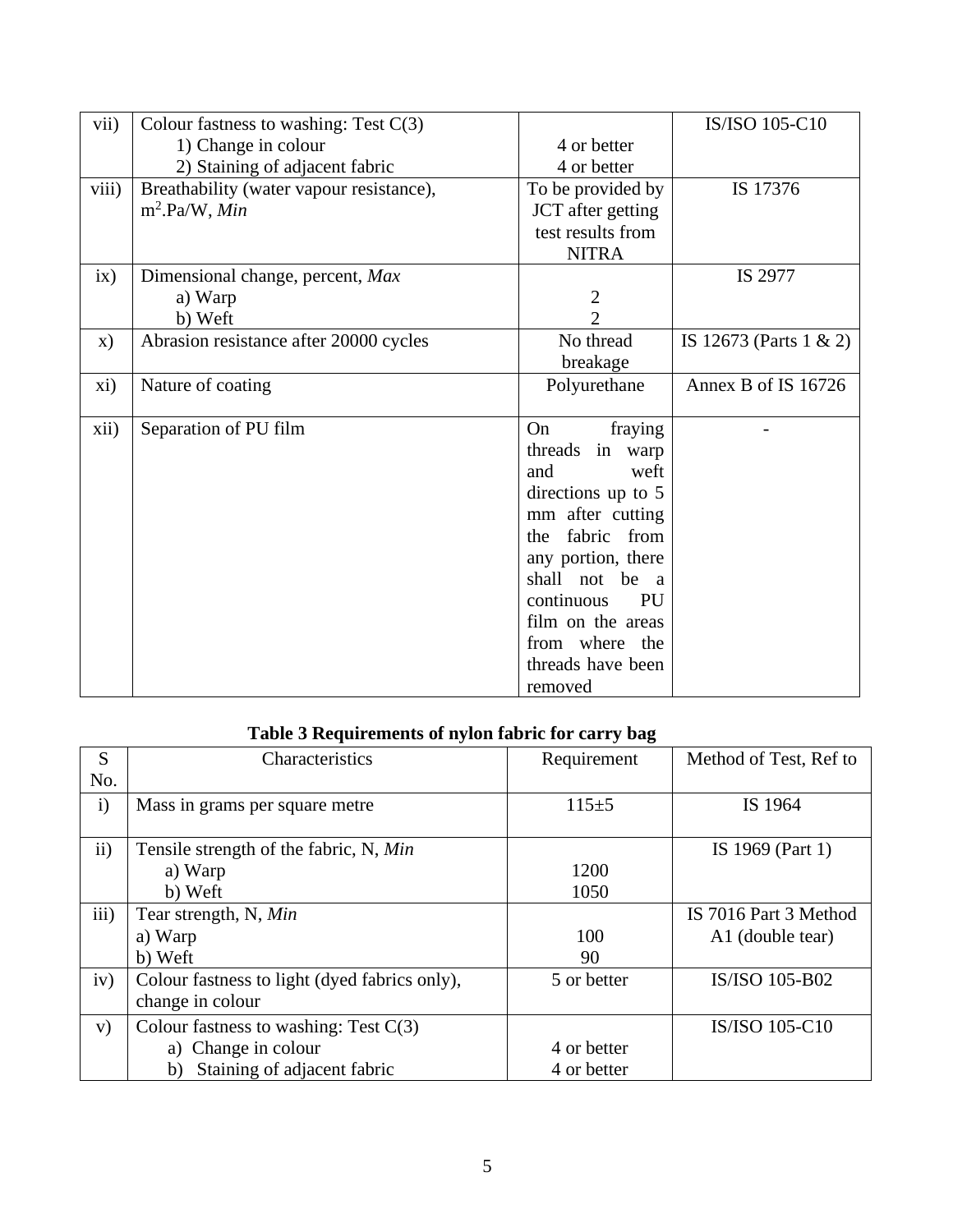| $\rm vi)$ | Nature of coating                                                                                   | Polyurethane                                                                                                                                                                                                                     | Annex B of IS 16726   |
|-----------|-----------------------------------------------------------------------------------------------------|----------------------------------------------------------------------------------------------------------------------------------------------------------------------------------------------------------------------------------|-----------------------|
| vii)      | Separation of PU film                                                                               | On fraying threads<br>in warp and weft<br>directions up to 5<br>mm after cutting<br>the fabric from any<br>portion, there shall<br>not be a continuous<br>PU film on the<br>areas from where<br>the threads have<br>been removed |                       |
| viii)     | Abrasion resistance after 20000 cycles                                                              | No thread breakage                                                                                                                                                                                                               | IS 12673 (Part 1 & 2) |
| ix)       | Hydrostatic resistance (Water penetration<br>Pressure head tester 30 cm water column for 60<br>min) | No penetration and<br>no wetting on<br>coated side                                                                                                                                                                               | IS 7016 (Part 7)      |

e) BIS may carry out the editorial changes if required.

#### **Item 5 NEW SUBJECTS FOR STANDARDIZATIONS**

**5.1** The committee scrutinized the technical inputs on Parasailing fabrics provided by Dr M K Talukdar representing M/s Kusumgar Corporates Pvt Ltd, Mumbai and decided to constitute a Panel to cover all the varieties of Parasailing fabric into one standard. The composition of the Panel so formed is as follows:

- 1. Dr. Anup Rakshit ITTA, Mumbai (Convener)
- 2. M K Talukdar Kusumgar Corporates Pvt Ltd, Mumbai
- 3. Shri Khushvinder Dhillon JCT Pvt. Ltd.
- 4. Member Secretary
- 5. Panel may co-opt other members including user organisations on the panel.

### **Item 6 TECHNICAL WORK PROGRAMME OF THE COMMITTEE**

**6.1** The Committee NOTED the list of published standards under TXD 37.

### **Item 7 DATE AND PLACE OF NEXT MEETING**

**7.1** The Committee DECIDED to hold the next meeting after all the actions arising out of the previous meeting and this meeting are completed in the first week of march. The date and place of the meeting would be finalized in consultation with the Chairperson in due course.